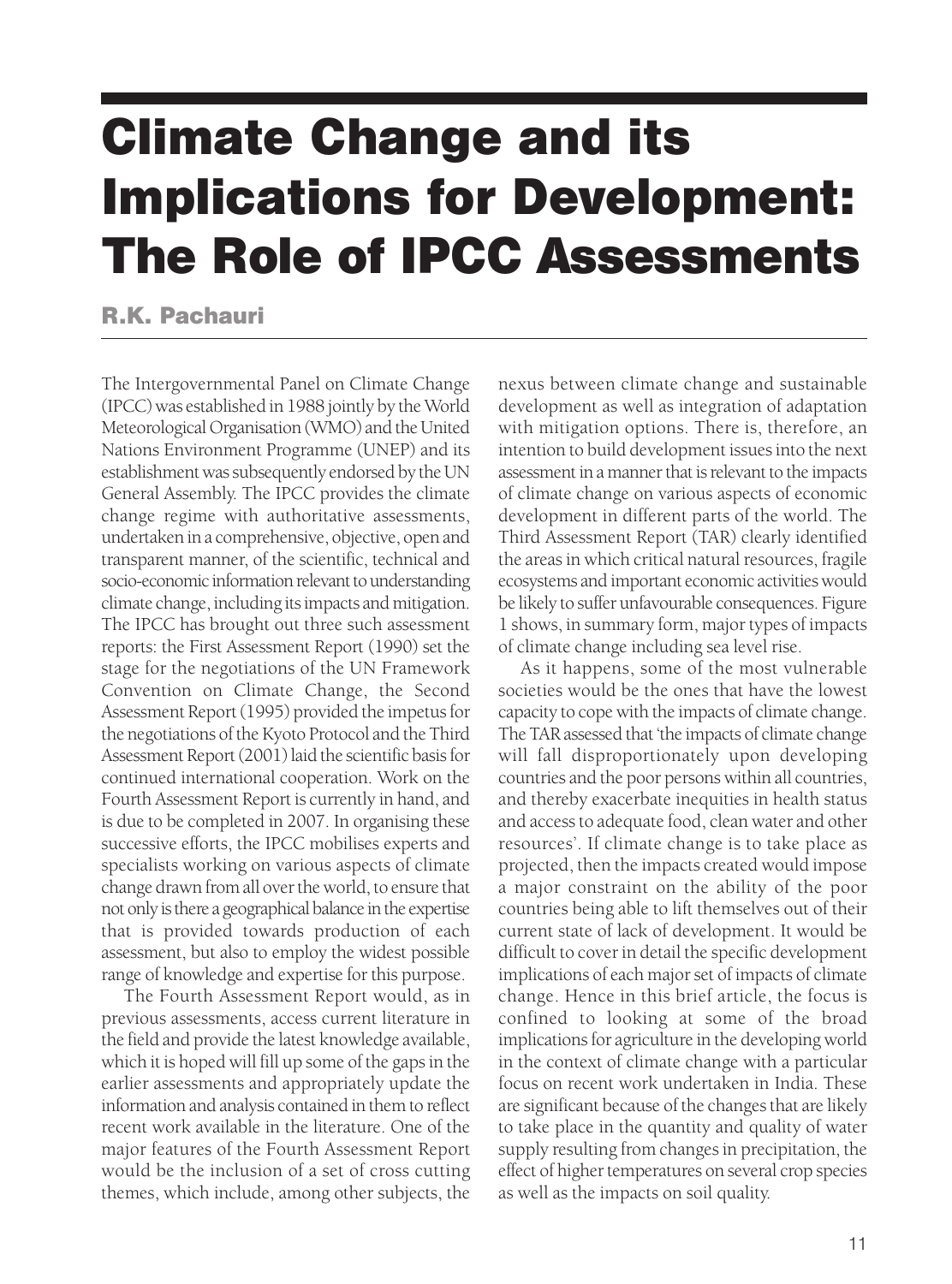

*Source:* GRID Arendal (United Nations Environment Programme office in Norway)

Agriculture still provides the largest source of employment in most developing countries including China and India where approximately two-thirds of the population is dependent on agriculture. For illustrative purposes, therefore, this article provides some insights from work done recently on the impacts of climate change on agriculture in India. In several nations of the developing world, agriculture remains the largest global contributor to GDP. Assessments of climate change also need to focus on the implications for global food security. There are growing concerns on the ability of global agriculture to meet the demand for food and fibre for an expanding population, particularly in the developing countries. These concerns also arise from the fact that already there is in evidence a deceleration in the yields of rice in Asia, where the largest growth in population is projected to take place (see Devereux and Edwards, this *Bulletin*, for detailed discussion on food security concerns in Africa). The reasons for this decline do not lie in climate change, but are, e.g. the result of growing water scarcity, inefficient andexcessive use of chemical inputs and a greater reliance on a narrower genetic base, which makes crops vulnerable to attack by pests and disease.The impacts of climate change, however, would exacerbate these trends. A decline in agriculture would lead to reduced incomes for rural populations, which include the largest number of poor people and, therefore, climate change could adversely affect programmes for the removal of poverty.

Another serious impact of climate change would be in the form of altered precipitation rates, which could increase intensity of rainfall, particularly during the monsoon season, leading to more severe and frequent floods in tropical and temperate Asia. This is likely to be accompanied by drier conditions in arid and semi-arid Asia. In other words, the extent and severity of droughts could increase significantly. Given the fact that a large part of agriculture in Asia is still rainfed, these problems of floods and droughts would also most likely impact unfavourably on agriculture. The Millennium Development Goals and the agreements reached at the Johannesburg Summit require the global community to meet specific targets in the provision of clean drinking water and sanitation facilities. Programmes to achieve these goals would also be affected unfavourably by a reduction in fresh water availability, the temporal and spatial distribution of which could change significantly. Also expected are significant changes in monthly run-off regimes, which are projected to occur in most of Asia under an altered climate. Hence, one of themost important goals set in the Millennium Summit of September 2000 and the Johannesburg Summit of 2002, namely the provision of water and sanitation facilities by 2015 for at least half the population of the world, which is currently deprived in this regard, may be affected adversely by climate change (see Burton, this *Bulletin*).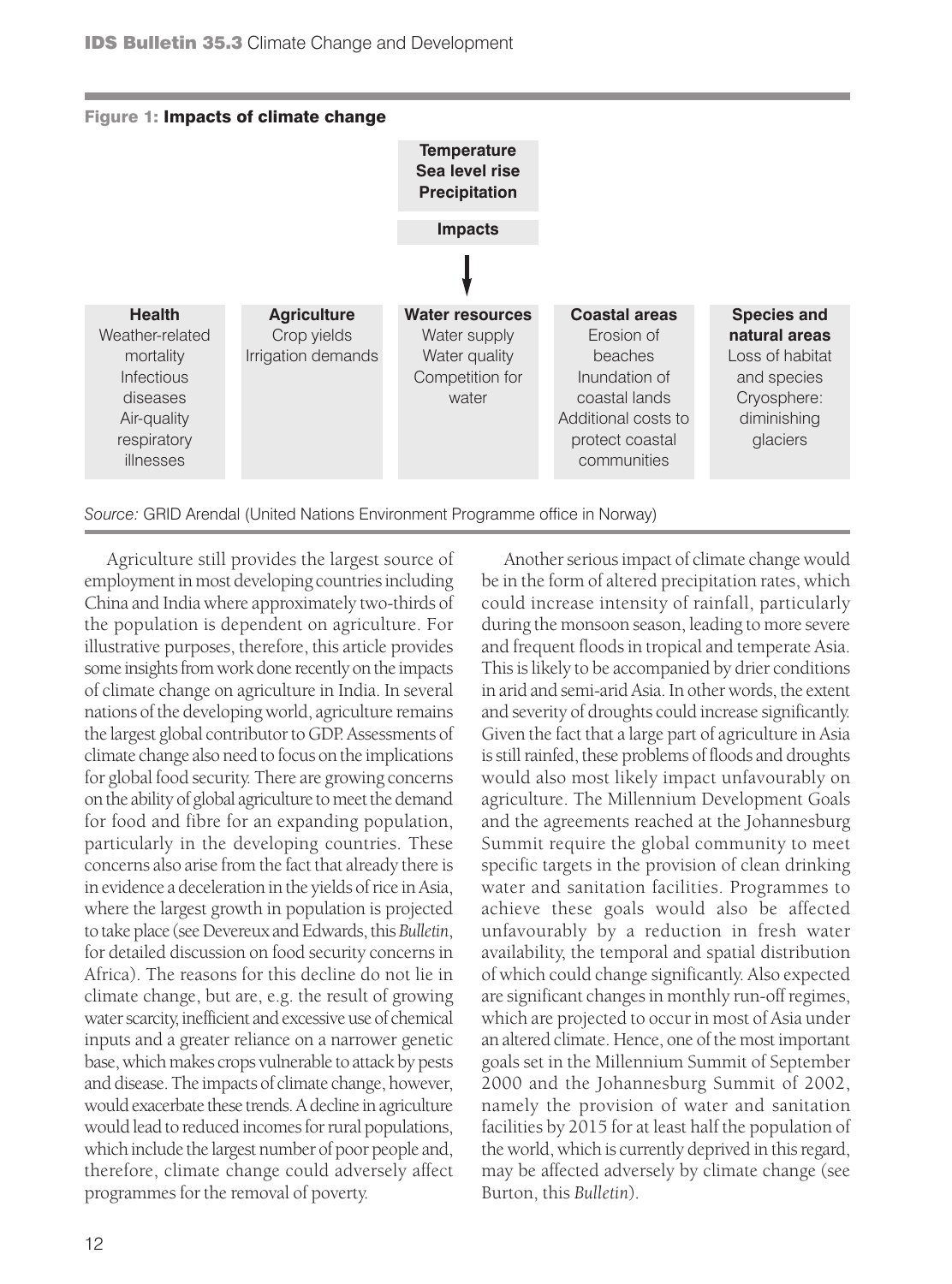



The Energy and Resources Institute (TERI) has been involved in a major study to assess the vulnerability of agriculture and the options for adaptation which India has to consider seriously as a consequence of projected climate change. One of the existing factors which affects Indian agriculture is the currently unfavourable global trade regime, wherein agricultural activities in a number of developed countries are subsidised heavily, weighing against the livelihoods of poor farmers in developing countries. This would make it difficult for developing countries such as India, to pursue their current levels of agricultural activity under open market conditions. Undoubtedly, greater openness will boost efficiency and competitiveness of Indian agriculture, but it would also expose this sector to increased price volatility. Consequently, winners and losers would emerge, as different crops, farmers and regions are affected differentially by the changed conditions.

There is very little scope for India to increase its area under foodgrains. There are also limited opportunities for changes in crops, particularly in regions like West Bengal, where three rice crops are grown in succession, annually. Since agriculture is the predominant source of livelihood for a large number of peasant cultivators and agricultural labourers in that region, a shift to other occupations has serious limitations and consequences for livelihoods and development. Since such populations are characterised by low financial and technological adaptability, they are potentially vulnerable to both climate change and adverse economic changes.

The health effects of climate change could be serious in several parts of the developing world. Changes in climate could increase vector-borne diseases, apart from heat-stress related health problems. In 2003, several parts of India suffered a severe and prolonged heat wave. The worst affected region included parts of Andhra Pradesh, where during May 2003, maximum temperatures ranged from 46˚C to 47˚C. These spells continued for a record period of 27 days and caused large scale casualties among human beings, animals and birds, particularly poultry. The poultry industry is of great importance to the state of Andhra Pradesh. The horticulture sector also suffered substantial damage. As would be expected, it was the poorest sections of society, with no options but to work out in the open under these extreme weather conditions, which suffered the largest number of casualties. The weak infrastructure for the supply of drinking water, lack of adequate information and awareness about preventive measures, and dwellings without any weather proofing arrangements were major factors responsible for illness and loss of life in this area (see also Bloom, this *Bulletin*). It cannot be said that the heat wave that occurred last year was in any way the result of human-induced climate change, but the TAR has assessed that climate change would also lead to greater severity and frequency of extreme weather events. The WMO has estimated that in the